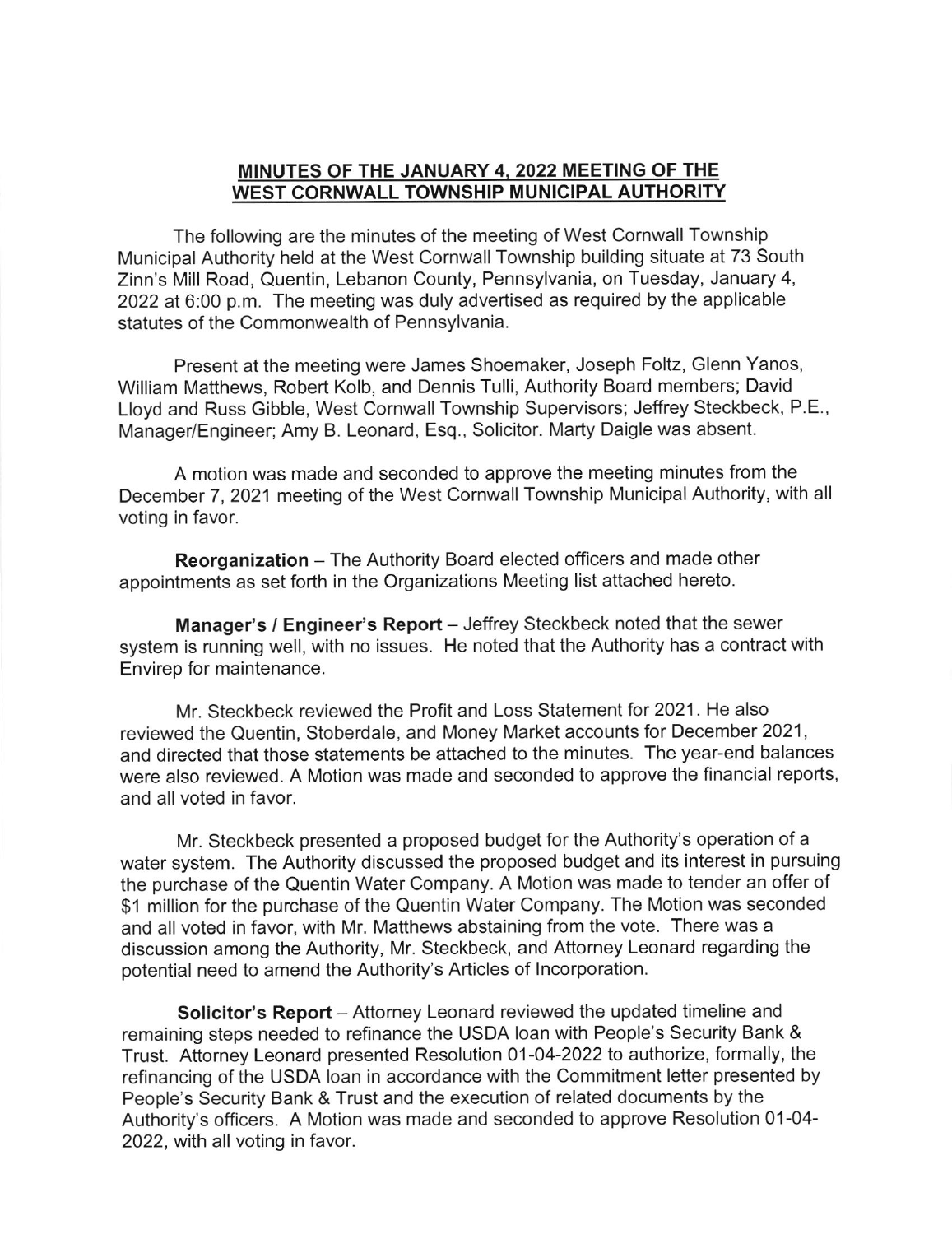Attorney Leonard communicated to the Authority members the correspondence received from North Cornwall Township regarding North Cornwall's appointment of special counsel to negotiate the agreements for the Dairy Road pump station project. Attorney Leonard reviewed her conflict of interest in the matter and advised the Authority of its right to seek alternate counsel.

A Motion was made and seconded to pay the bills of the Authority, with all voting in favor.

The next meeting of the West Cornwall Township Municipal Authority will be February 1,2022.

> Respectfully submitted, Amy B. Leonard, Solicitor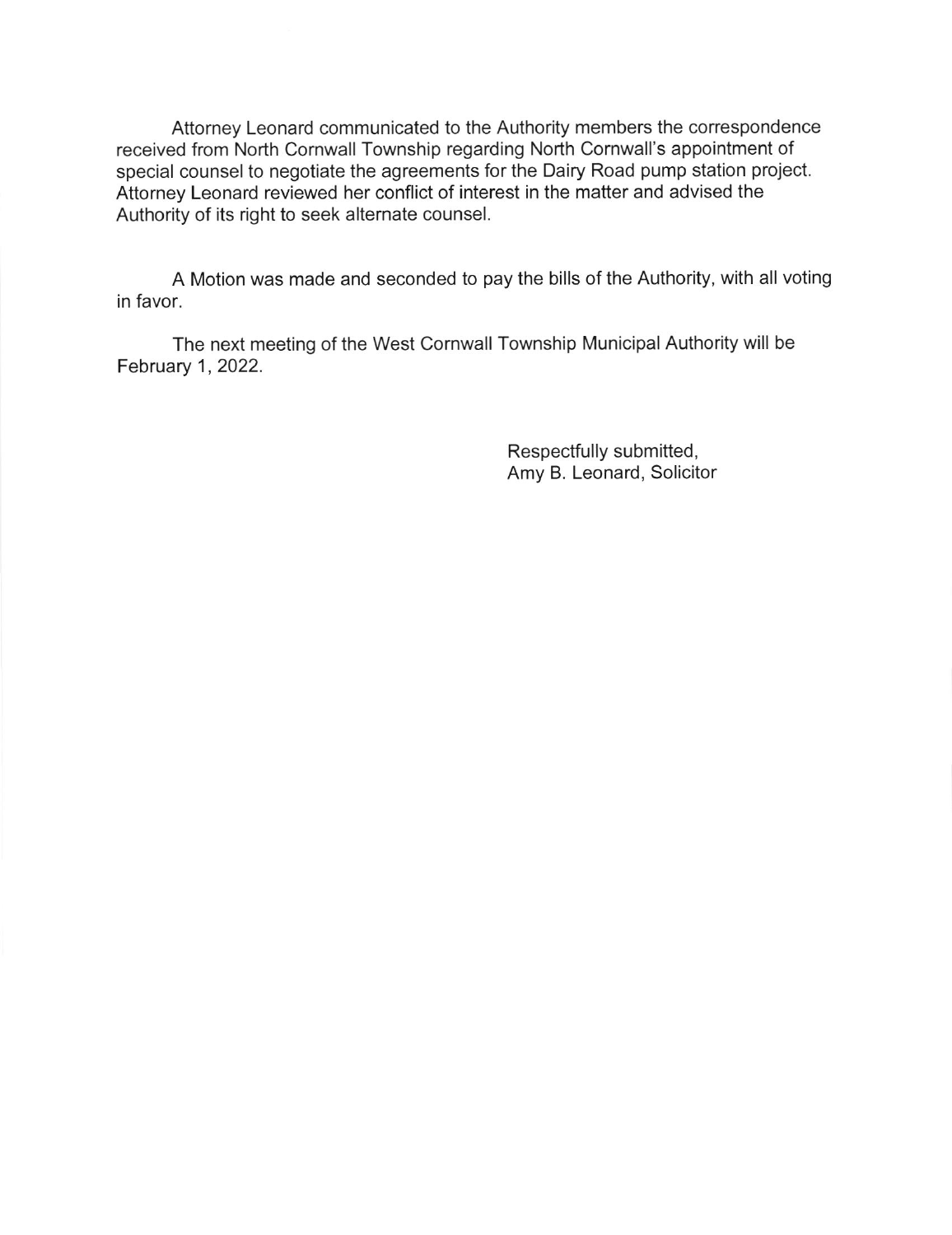## WCTMA 2022 ORGANIZATIONAL MEETING

L Nomination /election of officers Nominations fiom the floor or motion to re-elect same

Current slate of officers:

Chairman - James Shoemaker Vice Chairman - William Matthews Secretary - Robert Kolb Asst. Secretary - Glenn Yanos Treasurer - Dennis Tulli Asst. Treasurer - Martin Daigle

|  | 2. Appointment of Solicitor | Amy Leonard, Henry & Beaver, LLP |
|--|-----------------------------|----------------------------------|
|--|-----------------------------|----------------------------------|

- 3. Appointment of Engineer Jeff Steckbeck, Steckbeck Engineering & Surveying
- 4. Appointment of Auditor Maxine Maser, Stanilla, Siegel & Maser
- 5. Appointment of depositories Fulton Bank and Peoples Security Bank & Trust
- 6. Affirmation of Meeting Schedule for 2022 As published in the Lebanon Daily News on December 16,2021 (and attached hereto)
- 7. Affirmation of Authority Manager,/Bookkeeper Jeff Steckbeck, Four Girls, LLC
- 8. Affirmation of Sewer Billing Agent City of Lebanon Authority
- 9. Affirmation of Sewer System and Pump Station Licensed Operator MASS LLC
- 10. Affirmation of Sewer Emergency Response Agent City of Lebanon Authority
- <sup>1</sup>1. Affirmation of Joe Foltz as meter reader for well customers, Quentin Water Company for Quentin sewer customers, and Comwall Borough for Comwall water customers
- 12. Authorization of proper officers to pay invoices and requisitions (subject to audit) between meetings if doing so would result in a discount or avoid accrual of a penalty